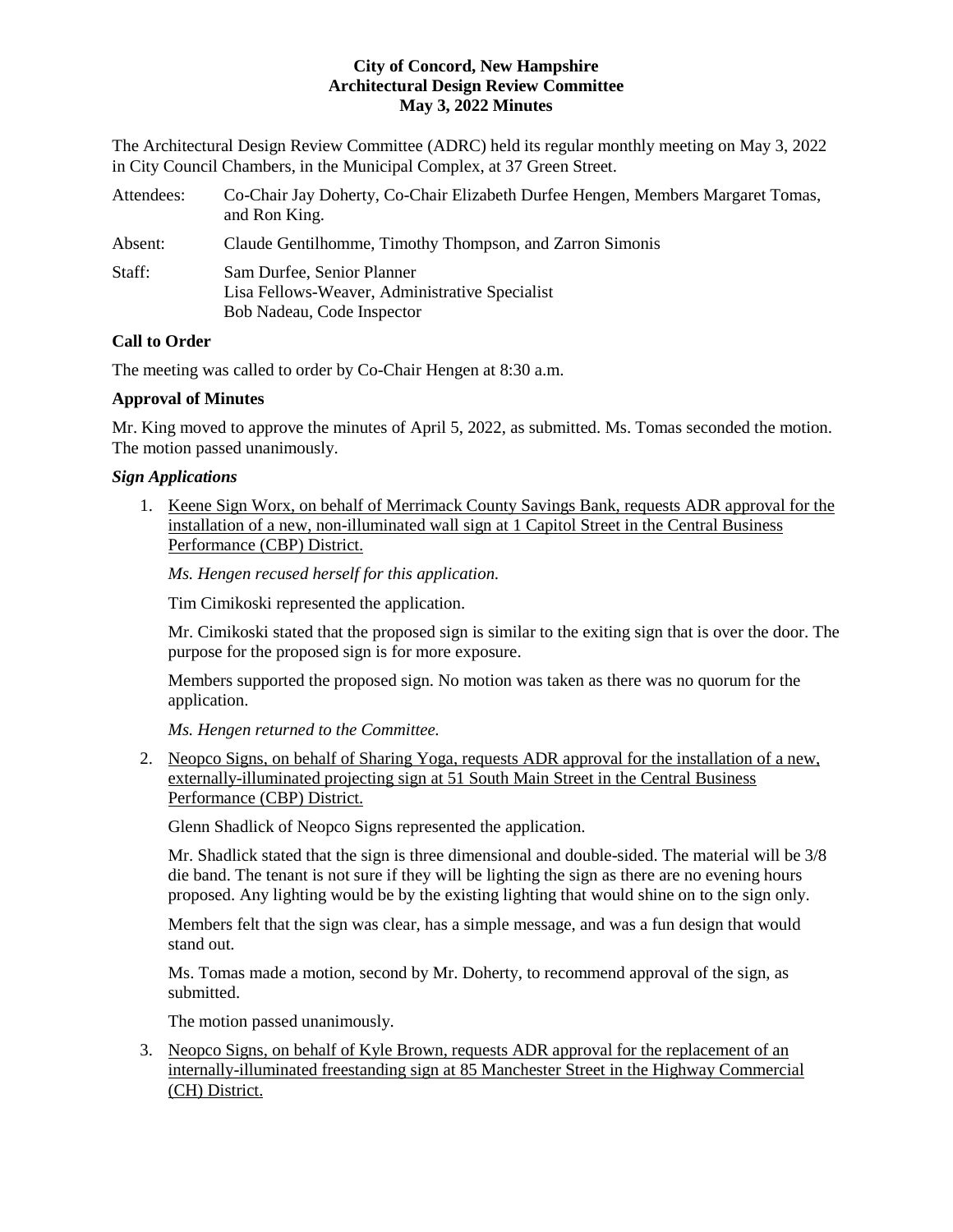Glenn Shadlick of Neopco Signs represented the application along with the owner Kyle Brown

Mr. Shadlick stated that the existing sign is 8x8.

Mr. King commented that the wording on the bottom is difficult to see.

Ms. Hengen suggested removing the lower line of text all together. Mr. Shadlick stated that the applicant believes that it is important to see the website address and phone number. He added that they are not able to increase the size of the logo. At this time the logo is 4 inches high and can be seen from 75 to 100 feet away. Mr. Brown added that he would like to keep the website and phone numbers. Mr. Shadlick added that the Committee cannot limit content and colors. He added that the business will not be open in the evening; the sign will be internally illuminated.

Mr. Brown gave an overview of the business and the logo. He stated that it is important as the name and logo provide a connection to the business and it turns into the company's motto.

Ms. Tomas stated that this is a big improvement to the site and the design is a clean look.

Mr. Doherty stated the he agreed with Ms. Tomas's commented and added that it may look cleaner if the bottom text was removed.

Ms. Tomas motion to approve recommendation to considering removing website and phone number RK on the bottom and leave as a black space.

Ms. Tomas made a motion, second by Mr. King, to approve the design as submitted with the recommendation to consider removing the website and phone number on the bottom and leave the area as a black space.

The motion passed unanimously.

4. [NH Signs,](https://www.concordnh.gov/DocumentCenter/View/18682/188-Pleasant-St---Nouria---4-for-ADR) on behalf of Nouria, requests ADR approval for the replacement of two internallyilluminated fuel canopy signs, an internally-illuminated wall sign, and an internally-illuminated freestanding sign at 188 Pleasant Street in the Neighborhood Commercial (CN) District.

Mark Libman and Don Booth, both of NH Signs, represented the application.

The Committee chose to address each sign separately.

Mr. Libman stated that this is the former Gulf station. He explained that Nouria is a similar business as the Gulf; petroleum and a convenience store.

# *Canopy*

A discussion was held regarding the canopy. Mr. Libman explained that the canopy is a smaller footprint. The wrap will be over the canopy logo and it will be illuminated; the blue is a very subtle illumination.

Ms. Tomas commented that the text on the canopy is small. Mr. Libman replied that it the logo of Noruia and what they would like to do. Ms. Hengen noted that the text is tight to the street and it should be legible.

Further discussion ensued regarding the colors on the facia. Mr. Libman stated that the proposed colors are the brand colors; brown backdrop with blue and green on the canopy. Ms. Hengen stated that the green on the facia board of the building are different than the green on the canopy. Mr. Libman stated that the greens should all be the same; there may be some inaccuracies with the rendering.

Overall the Committee felt that the proposed design is simple and clean, and the fonts are not oversized.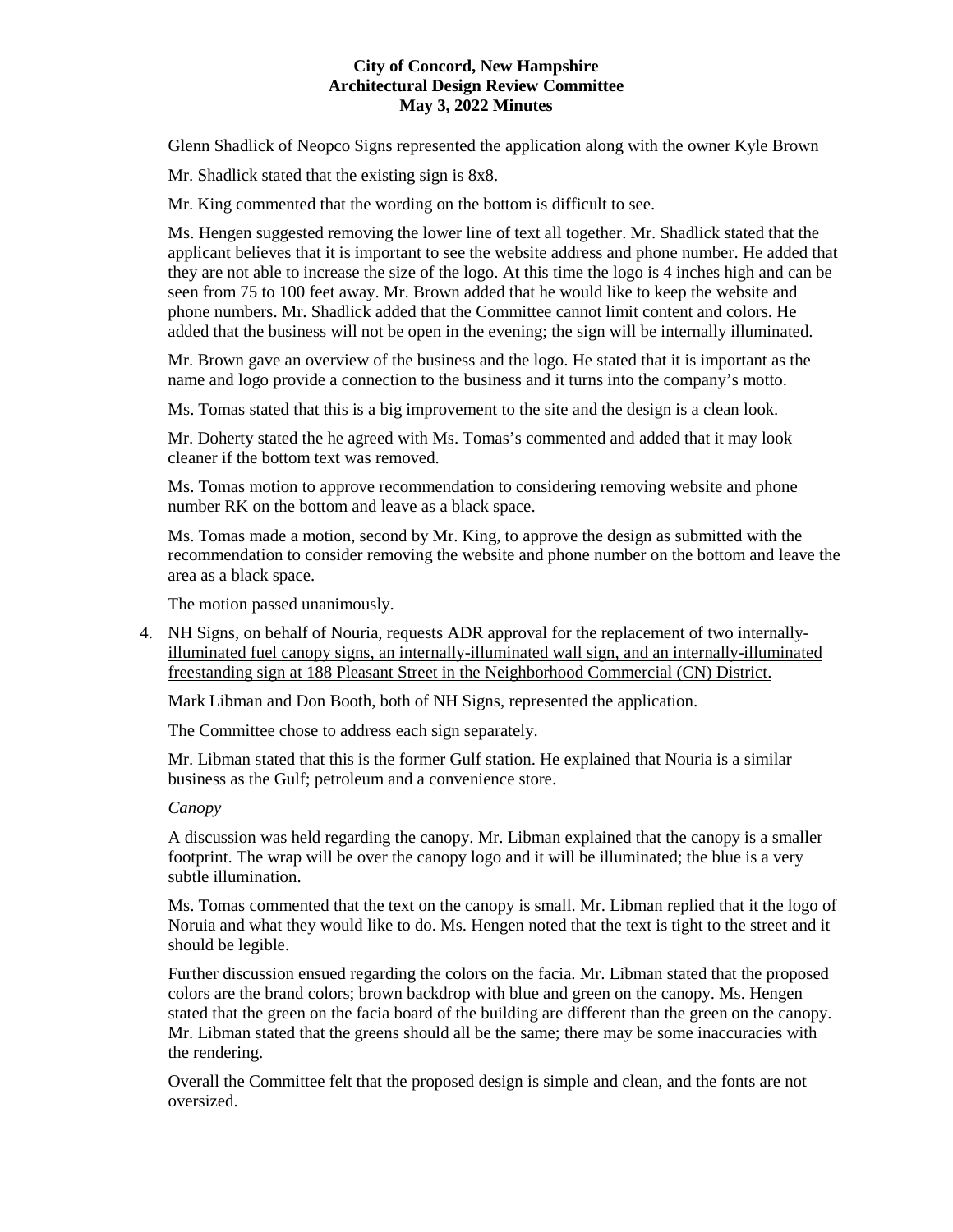Mr. Doherty made a motion, second by Mr. King, to approve the canopy design as submitted.

The motion passed unanimously.

# *Building Sign*

Mr. Durfee explained that the Committee is reviewing the signage only; they are not reviewing the building as there is no site plan associated with the project.

Ms. Hengen mentioned the green stopping on facia of building and not continuing it further. She asked about the color of the roof. Mr. Libman replied that he is unsure of the building schemes as they are only representing the signs; however, he could find out and get back to the Committee. Mr. Libman noted that the logos are proposed to be internally illuminated.

Mr. Doherty made a motion, second by Mr. King, to approve the proposed building sign design as submitted. Ms. Hengen suggested that the City reach out to Nouria and request that the roof color be muted. Mr. Doherty noted that they have other buildings and that does seem to be the case.

The motion passed unanimously.

## *Free Standing Sign*

Ms. Hengen asked if only the letters and numbers will be illuminated at night. Mr. Libman replied yes. Ms. Tomas stated that she preferred the all black design rather than having all white.

Mr. Doherty made a motion, second by Mr. King, to approve the proposed free standing sign design as submitted.

The motion passed unanimously.

5. [Cheshire Builders,](https://www.concordnh.gov/DocumentCenter/View/18677/33-Canal-St---CALEB---1-for-ADR) on behalf of The Caleb Group, requests ADR approval for the installation of a new non-illuminated freestanding sign 33 Canal Street in the Opportunity Corridor Performance (OCP) District.

No one was present to represent this application.

Mr. Durfee noted that the free standing sign is already installed.

Members reviewed the design and a discussion was held regarding the logos in both lower corners. Members felt that the logos were not necessary as they are outdated and it is understood that all new construction needs to be ADA accessible as well as EHO. In addition, the screening around the base of the sign seems to be close to the sidewalk and should be looked into. The phone number was noted as being very prominent.

Signage was noted on the porch. Mr. Nadeau stated that the application was generated by the Code Department once the sign was noted as installed.

Mr. King noted that a street number was not on the sign.

Mr. Doherty made a motion, second by Mr. King, to recommend that the sign be revised and resubmitted without the logos on the corners, reducing the size of the phone number or eliminate the phone number, and add the street address to the sign.

The motion passed unanimously.

6. [Advantage Signs,](https://www.concordnh.gov/DocumentCenter/View/18681/95-Village-St-Pena---Catch---1-for-ADR) on behalf of Village St. Apartments, requests ADR approval for the installation of a new, non-illuminated freestanding sign at 95 Village Street in the General Commercial (CG) District.

Josh Messenger of Advantage Signs represented the application.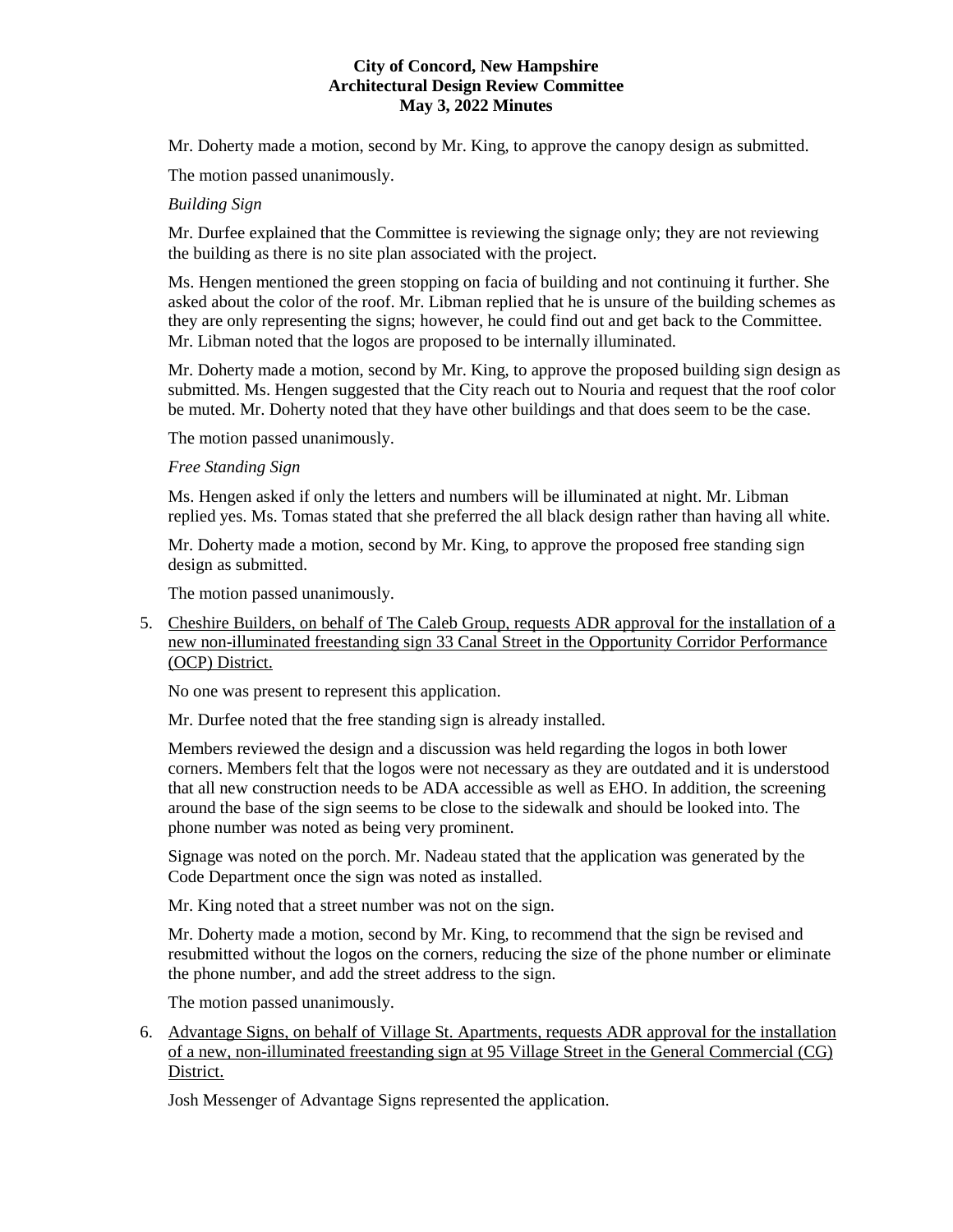Mr. Messenger stated that the sign was not done with a permit; it was a bid project and they were the low bid for the project; they produced what was supplied. They were under the impression that the permit process had been completed with the site plan. He explained that the sign posts have been installed and when the sign was needed Advantage Signs was approached by the contractor.

Mr. Messenger stated that the logos are the same on this sign as the prior application. He noted that he believes that they may be a requirement. Mr. Durfee added that they may be a requirement if tax credits were received. Ms. Hengen commented that the two symbols feel to be very inappropriate. Mr. Doherty stated that all housing should be acceptable for everyone and the logos seem inappropriate. He stated that a signs primary purpose is to identify a location and this information does not belong on a sign.

Discussion ensued regarding the sign. Members felt that "managed by" is also unnecessary and should be removed. The phone number is very larger and should be reduced. Ms. Tomas stated that the sign is overall, very crowded and there is also no street address on the sign. Mr. Doherty added that the street number could be added to a post. It was suggested the CATCH logo be increased and the website should be removed.

Mr. Doherty made a motion, second by Ms. Hengen, to recommend that the sign be revised and resubmitted without the logos on the corners, remove "managed by", reduce the size of the phone number, remove the website, and add the street number to the sign or post.

The motion passed unanimously.

7. [Signarama,](https://www.concordnh.gov/DocumentCenter/View/18680/89-Fort-Eddy-Rd---Shaker-Road-Provisions---2-for-ADR) on behalf of Planet Fitness Realco, LLC, requests ADR approval for the replacement of an internally-illuminated wall sign and an internally-illuminated freestanding sign at 89 Fort Eddy Road in the Gateway Performance (GWP) District.

Laura, on behalf of Shaker Road Provisions represented the application.

The applicant stated that both signs are proposed to be internally illuminated.

Ms. Tomas asked if they would consider flipping the signs colors as the Committee prefers to avoid white signs. The applicant replied that they would prefer to change the colors due to the fact that there are details within the logo could be muddied and not be as visible. She added that the background is not white; it is more like a beige color and the brown is more like a chocolate. Discussion ensued about changing the pylon only. The applicant responded that they would like to match both of their signs.

Mr. Doherty replied that he appreciated matching signs. He added that the proposed design is simple and clean; however, the issue is that what is presented does not look like the colors proposed.

Ms. Tomas made a motion, second by Mr. Doherty, to recommend approval of the design as summited, with the recommendation that color samples be provided to the Planning Board for final approval.

The motion passed unanimously.

8. [Sousa Signs,](https://www.concordnh.gov/DocumentCenter/View/18683/197-Loudon-Rd---MT-Bank---3-for-ADR) on behalf of M&T Bank, requests ADR approval for the replacement of an internally-illuminated freestanding sign and two internally-illuminated walls signs, at 197 Loudon Road in the General Commercial (CG) District.

Jason Gagnon of Sousa Signs represented the application.

Mr. Gagnon stated that the signs are all changing due to a full rebrand.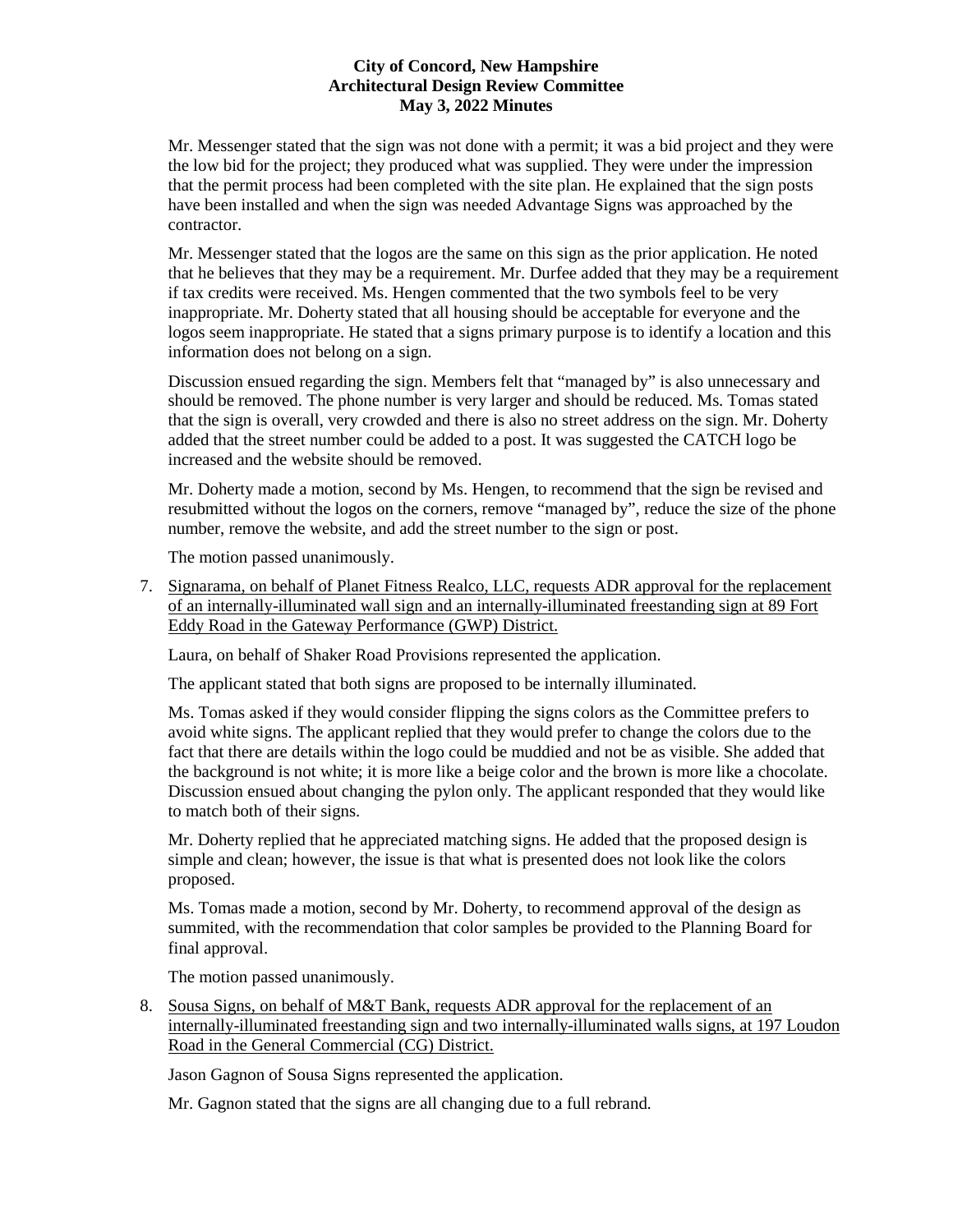The Committee chose to address each sign separately.

## *Freestanding Sign*

Mr. Gagnon explained that the upper panel of the freestanding sign will be changed. At night, only the M&T will be illuminated.

Ms. Tomas suggested that the text be moved up to appear more centered.

### *Entrance Wall Sign:*

Mr. Gagnon explained that they are replacing the existing sign with an internally illuminated wall sign. It will be the same style and set up and the same dimensions as the existing sign. The M&T will be illuminated.

# *Drive Through Canopy Sign*

Mr. Gagnon explained that they are proposing to remove and replace the drive through sign with a translucent, vinyl background sign. This sign will be smaller than the existing sign, reduced by 4 sq. ft. The entire sign will be illuminated.

Mr. Doherty asked if they would consider just illuminating the lettering. Mr. Gagnon stated that he would ask.

Mr. Durfee noted that this sign does not face the road; it faces the parking lot. He noted that there is an existing dense tree line.

### *Directional Signs*

Mr. Durfee noted that directional signs are not the purview of the Committee. However, the three directional signs are proposed to be replaced and will not be illuminated.

Ms. Tomas commented that the proposals are an overall improvement.

Mr. King appreciated that the proposed designs are clean and simple.

#### *Freestanding Sign*

Ms. Tomas made a motion, second by Mr. Doherty, to recommend approval of the design as summited, with the recommendation that the wording be raised higher to be more centered within the sign.

The motion passed unanimously.

*Entrance Wall Sign:* 

Ms. Tomas made a motion, second by Mr. King, to recommend approval of the design as summited.

The motion passed unanimously.

## *Drive Through Canopy Sign*

Ms. Tomas made a motion, second by Mr. King, to recommend approval of the design as summited, with the recommendation that only the letters be illuminated.

The motion passed unanimously.

#### *Major Site Plan & Subdivision Applications*

1. Jonathan Halle, on behalf of Mendota Properties, requests Major Site Plan approval to convert a single-family residential home into a five-room residential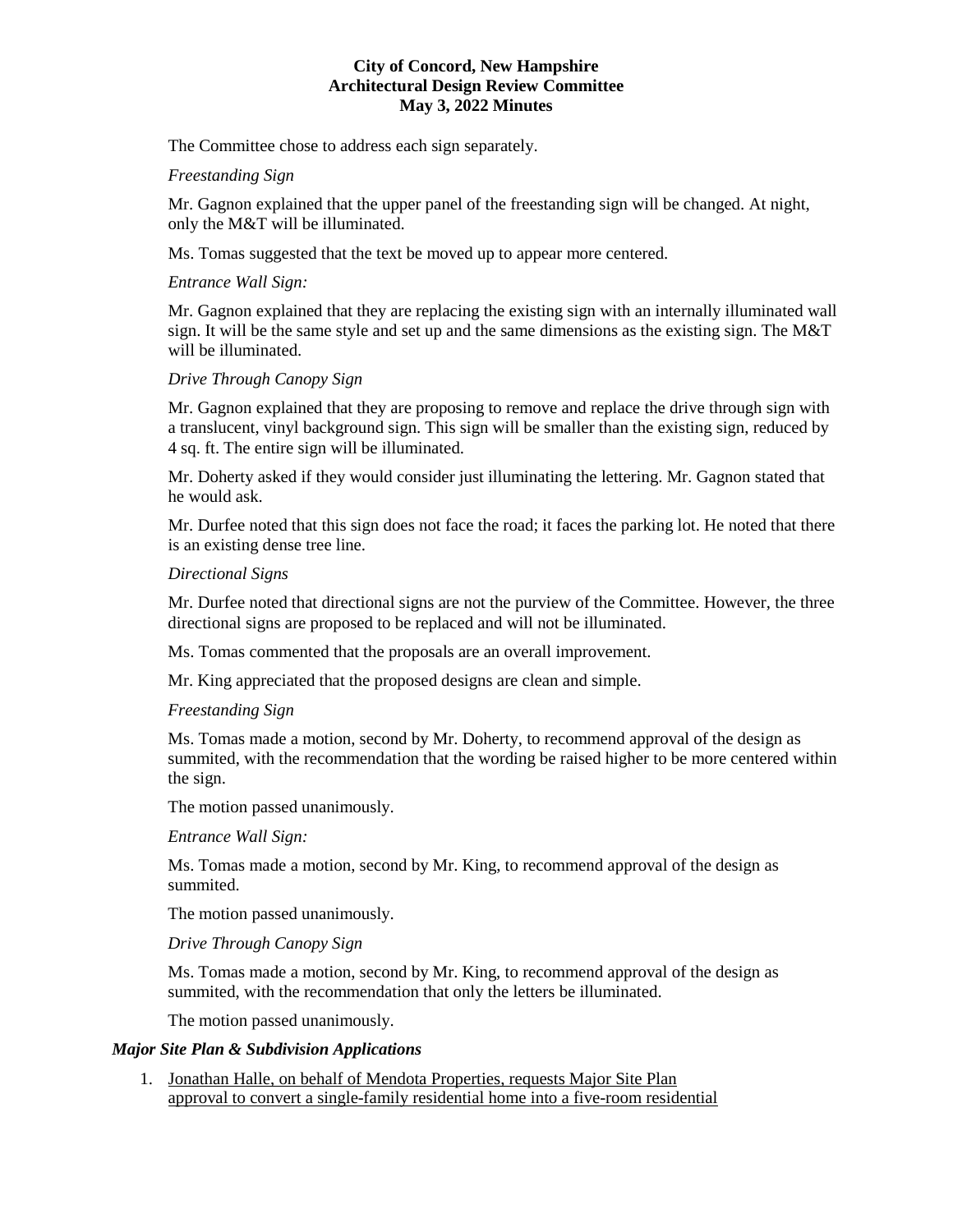social service center at 29 Tallant Road in the Open Space Residential (RO) Districts.

Jonathan Halle of Warrenstreet Architects represented the application.

Mr. Halle gave an overview of the proposal explaining that this is a conversion of a single family residence to a five room residential social service center on Tallant Road. Renovations to the house are internal and there are no alterations proposed for the exterior. He noted that the renovations have been completed and at the time of obtaining a permit, it was noted that this would now require a major site plan application; this is following the process.

Mr. Halle explained that the site improvements include expanding the existing gravel driveway to provide additional parking spaces. New accessible walkways are proposed. Currently, there is parking provided in the two-car detached garage. Mendota Properties plans to construct more parking than required due to the needs of the facility for their staff. He mentioned they are meeting before the ZBA for three variances; lot coverage, driveway width, and for a gravel parking area and driveway. He added that the majority of residential properties in this area do not have paved driveways; it is not a paved road. No additional landscaping is proposed. They are planning to add additional parking required for ADA, six spaces are required. They are also planning to add ramps into the building per ADA requirements. Mr. Halle noted that they will be adding a black aluminum fence 30 feet around the house, which is a national requirement for the facility.

The lighting plan was reviewed. Two pole lights are proposed with the remainder of the lighting being added to the building for safety purposes.

Ms. Tomas asked about the dumpster being screened. Mr. Halle replied that there will be cedar sided doors around the dumpster.

A discussion was held regarding the deck on the back of the house. Mr. Halle explained that the deck is being rebuilt with the same material; the rails will be made to be 42 inches.

Mr. Doherty asked Ms. Fenstermacher if there are any other concerns relative to the site plan. Ms. Fenstermacher replied no.

Ms. Tomas asked if there would be any screening around the generator. Mr. Halle replied that it could be screened.

Ms. Tomas made a motion, second by Mr. King, to recommend approval of the site plan as summited, with the recommendation to add screening around the generator whether it is fencing or shrubbery, and the Committee endorses the keeping of the aesthetics of the property including the road being kept as gravel as well as the width of the driveway.

The motion passed unanimously.

2. Northpoint Engineering, LLC, on behalf of JTA Realty Investments, LLC, requests Major Site Plan approval to construct a commercial parking lot and Conditional Use Permit (CUP) for disturbance of a wetland buffer at 96 Hall Street in the Opportunity Corridor Performance (OCP) District.

Ms. Fenstermacher stated that the representative was not able to make the meeting. She explained that the proposal is a request to increase the parking lot at 96 Hall Street. Mr. Durfee stated that there have been some complaints to the traffic committee and this expansion maybe their approach to alleviate parking issues. Ms. Fenstermacher stated that the house was torn down on the neighboring parcel and there is an existing driveway to nothing. She stated that Staff